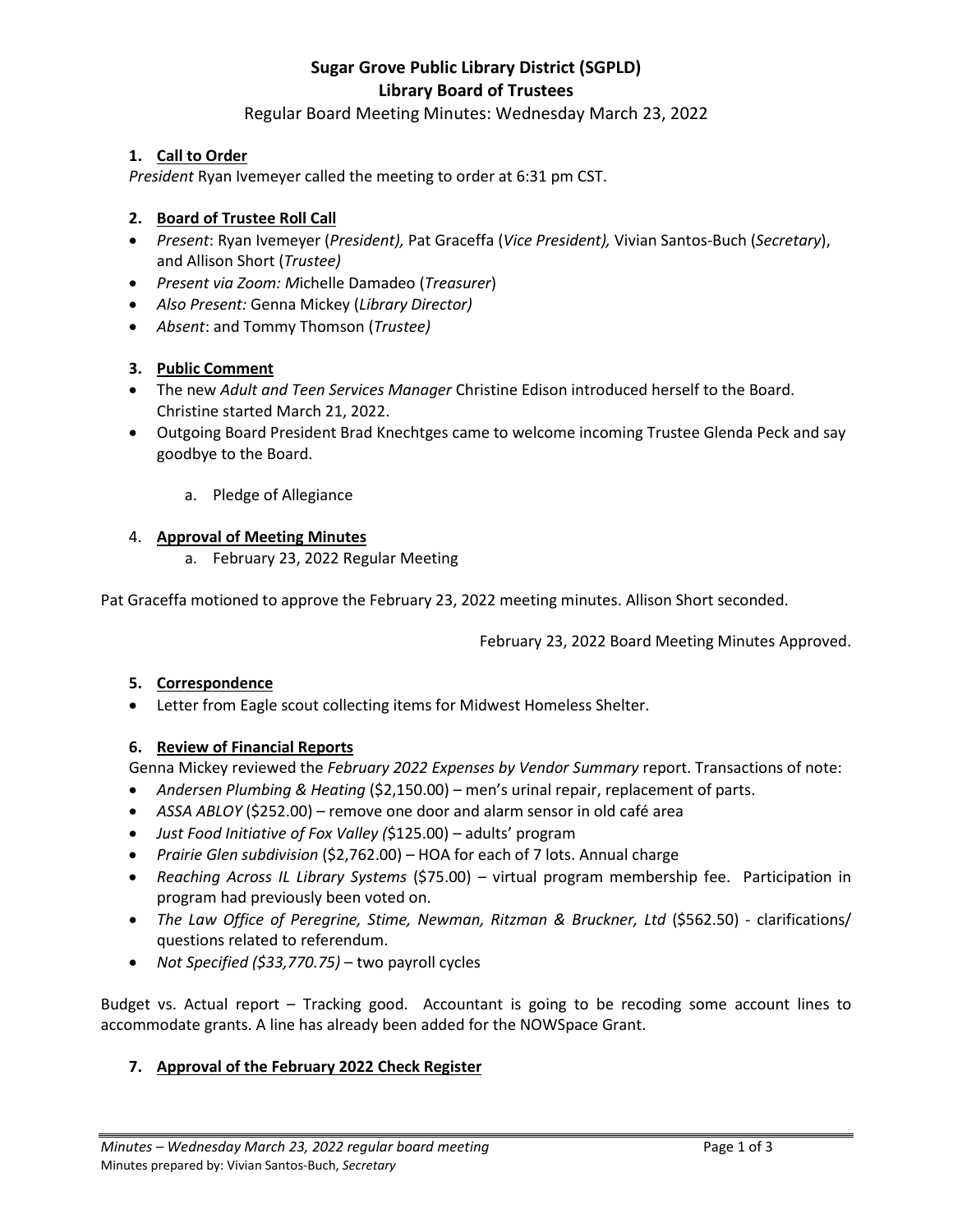# **Sugar Grove Public Library District (SGPLD) Library Board of Trustees**

Regular Board Meeting Minutes: Wednesday March 23, 2022

Michelle Damadeo motioned to approve the February check register in the amount of \$64,138.55. Vivian Santos-Buch seconded. All in favor. Motion carried.

February 2022 Check Register Approved.

## *New Business (reordered)*

## *8.* **Trustee Appointment**

Pat Graceffa motioned to appoint Glenda Peck as a Board Trustee. Vivian Santos-Buch seconded.

## **9. Oath of Office**

Glenda Peck took the oath of office.

## *Regular Agenda resumes*

## 10. **Director's Report**

Genna reviewed her Director's Report for February/March.

- Live and Learn Construction NOWSpace is not done. Windows were supposed to be installed today but were not. Hopefully tomorrow.
- Trustee Workshops Genna will let the Board know of Trustee continued education programs. Cost should be \$15.
- We're still awaiting Statements of Economic Interests email notifications. Genna believes Kane County is waiting for the guidance from the Secretary of State before sending out.
- Transition from "Mask Recommended" to "Mask Optional".
- Self-Check grant ordered two self-checks from different companies. Would like for them to be installed by May (start of busy season). One is a desktop, the other a kiosk. Some funds left in the grant. Don't have to be expended till September. Exploring/evaluating what to spend it on.
- Met with the Sugar Grove Park District. Conversation about ways to cross-promote.
- Online webinar about data story telling.
- Baker & Taylor's on time shipping has improved, but still experiencing incorrect orders issues.
- National Library Week Genna asked trustees to share via social media.

## **11. Board Representative Reports**

Building and Grounds

- Back porch has been reopened. It had previously closed due to COVID.
- Former garden volunteer reached out to Pat to see how they could help again.

## Finance

• None.

## Personnel/Policy

• None.

## Strategic Planning

• None.